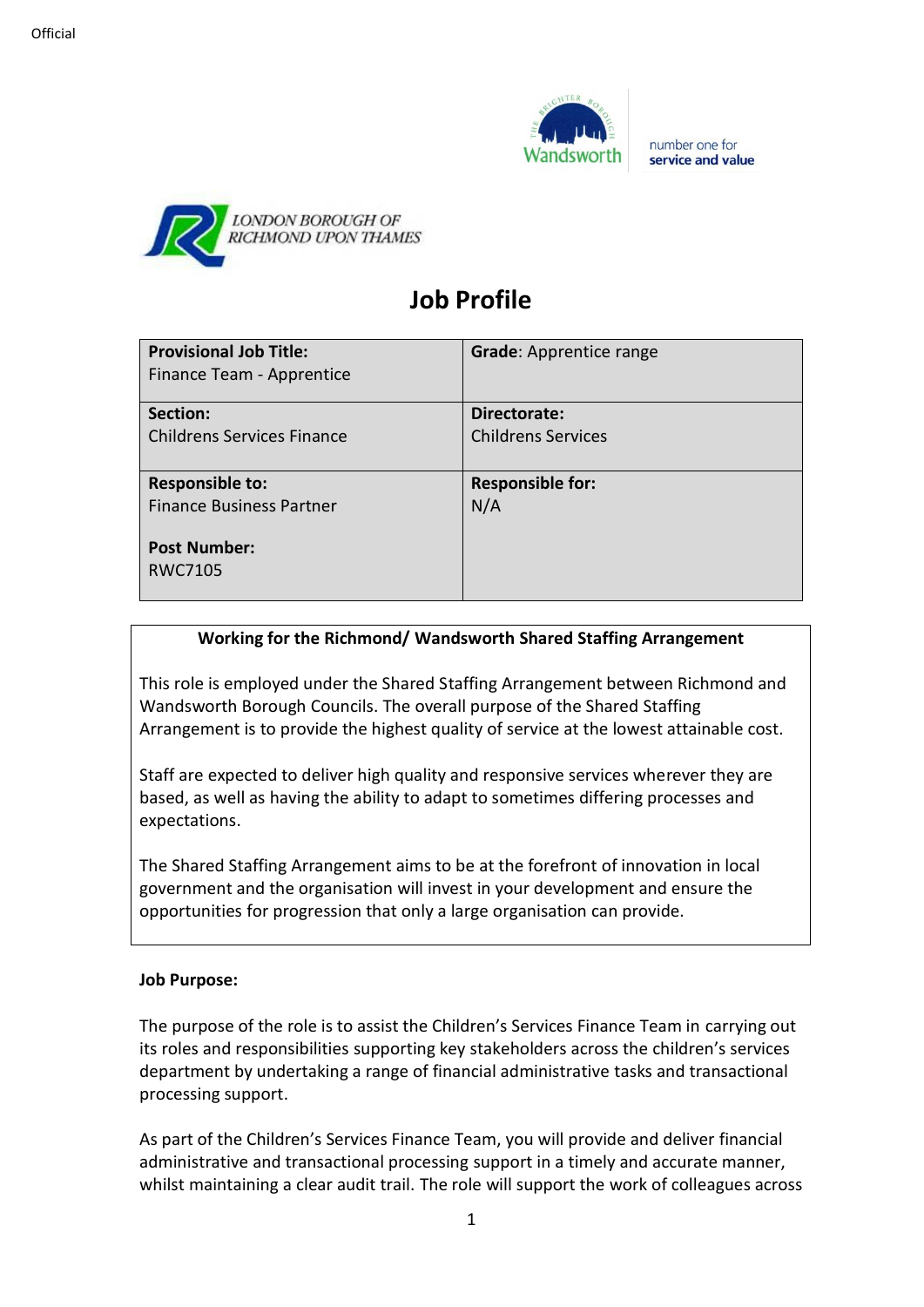



the Finance Team as required which means a good working relationship with a variety of internal and external stakeholders will be essential.

#### **Specific Duties and Responsibilities:**

## **1. Finance Team Support**

- Provision of general administrative and transactional support to the work of the Children's Services Finance Team, supporting the team on a variety of tasks and activities linked to budget monitoring activities and financial management of the Council's Children's Services budgets. (There will be opportunities to gain significant exposure to all aspects of the Finance Team's day-to-day operational work, with a platform available for you to develop your knowledge and understanding of the team's financial work around the budget monitoring cycle and the work of the varied services' that the team supports across the department).
- Generating reports and providing information for the Finance Team and other stakeholders as and when required i.e., Finance Team, Heads of Service, and Budget Managers across the children's services department.
- Contribute to the delivery of the team's agreed objectives.
- Support the work of colleagues in the Finance Team as necessary.
- Act as an effective team member, providing admin support services to team members as and when required.
- Undertake any other duties and responsibilities appropriate to the post.

## **2. Customer and Project Management**

- To work closely with the Finance Business Partner and other members of the Finance Team on a range of projects as part of the Council's continuous improvement agenda (There will be opportunities for you to develop your project management skills whilst enhancing your understanding of some of the key financial challenges facing the department).
- Participate in Finance team meetings and training and be committed to the Finance department's continuous improvement objectives.
- Establish own priorities and organise own workload ensuring that activities are completed to specification and tight deadlines.
- **3. Financial Control**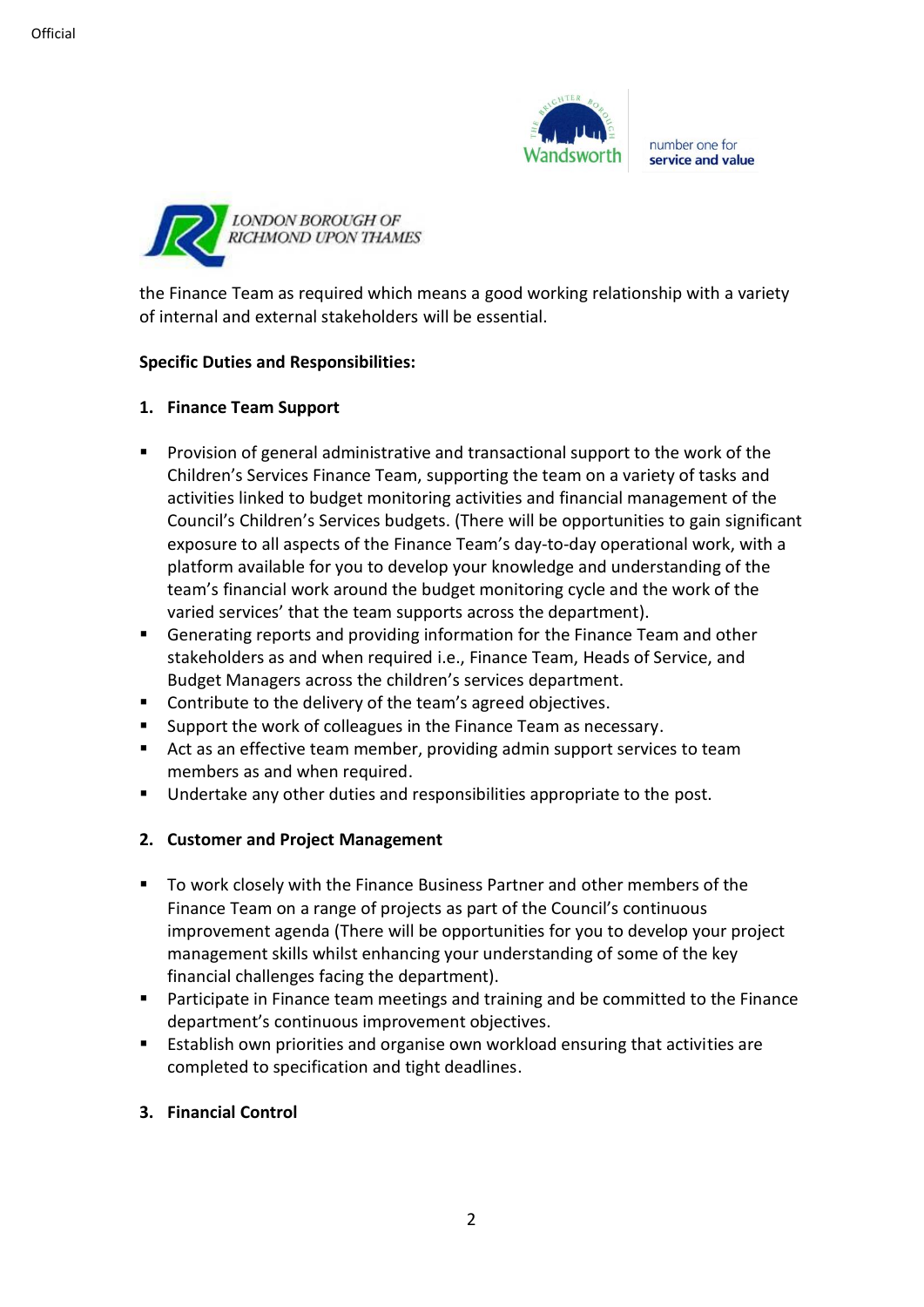



- Provide financial administrative support to the Finance Team on a range of financial models and financial tools in Microsoft Excel that are used for forecasting and to control the departmental budget.
- Managing transactional tasks, such as customer and supplier invoices, general ledger journals and other transactional reports to support budget monitoring.
- Support the Finance Team in its responsibility to ensure robust financial controls are maintained across the department by supporting the team monitor the Sales and Purchase Ledger for anomalies and dealing promptly with errors or omissions.

## **4. Operational Service Delivery**

- The post holder will also be responsible for supporting the Children's Services Finance Team with its work on a range of financial issues within the service Directorate that require attention. The post holder will help the team seek resolutions to areas of financial concern to ensure expenditure and income is contained within the budget. (In practice, you will be supporting the work of colleagues in the Finance Team through the provision of financial administrative support as required. However, there will be further opportunities available for you to support with advanced financial analysis and so a platform for you to develop these financial analysis skills).
- Understand the business of the service Directorate and the customer's needs and provide a finance service that adds value, and to assist in the development of structure, systems, and policies to support service delivery.
- Produce high quality and well-presented financial and management information for the Finance Business Partner the Senior Management Team and other key stakeholders as required.
- To support the Finance Business Partner in ensuring that each Directorate complies with Financial Standing Orders and all other financial policies and procedures as directed by the Chief Finance Officer.
- Support the Finance Team with processing sales invoices and dealing with queries from internal and external customers as required (This function is varied as you'll have opportunities to explore every area of the Accounts Receivable function).
- Support the Finance Team with processing supplier payments from the receipt of invoices, matching of purchase orders to invoices and releasing payments (This will give you the opportunity to explore and learn the Accounts Payable function from its basic to advanced features).
- Assist with resolving customer, suppliers and client queries via emails and telephone calls.
- **5. Continuous Improvement**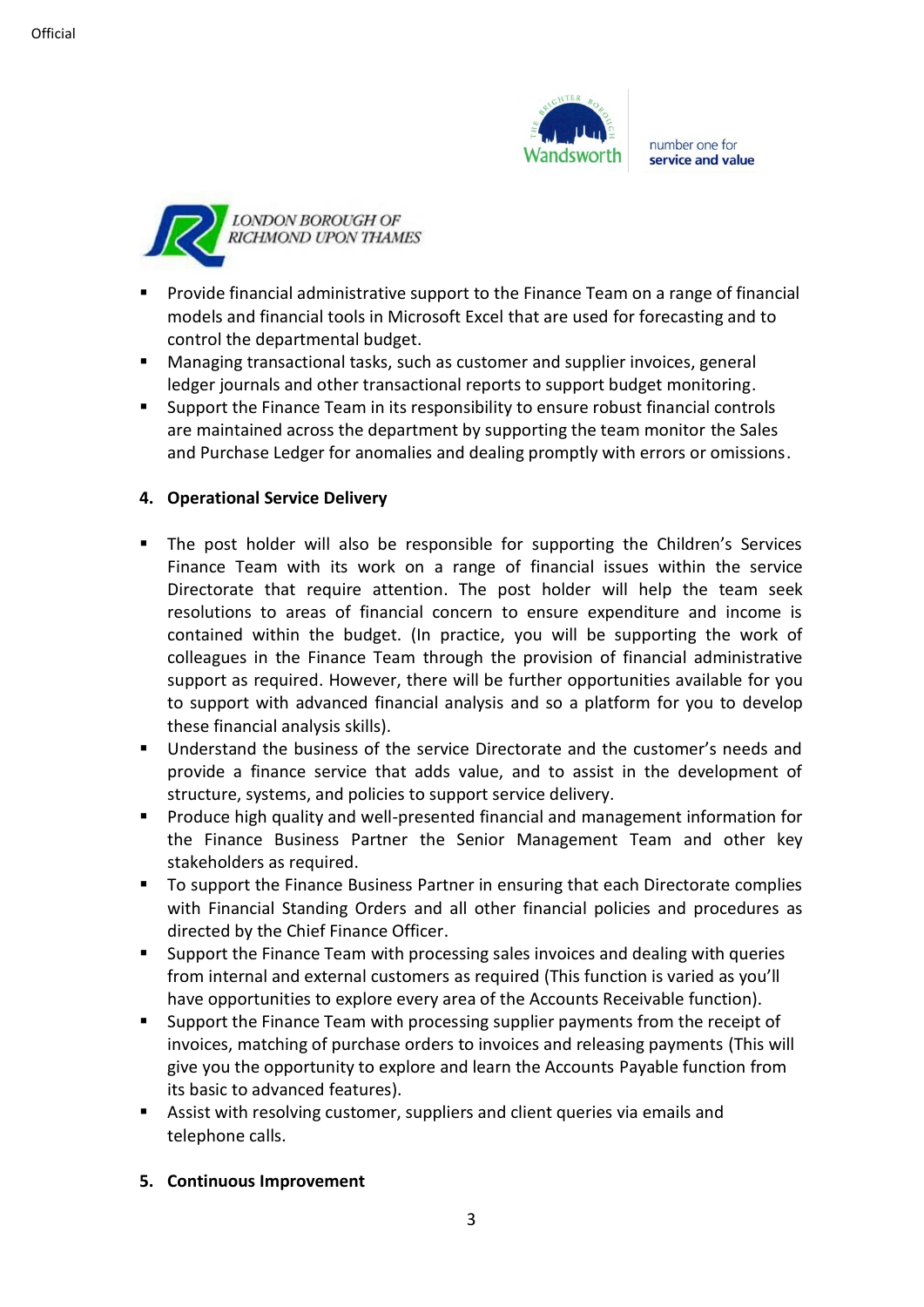



- To support the Head of Finance and Finance Business Partner in the provision of financial input to the transformational agenda across the Council.
- Support the Children's Finance Team in its continuous review of existing Council processes and procedures and where appropriate suggest improvements to improve efficiency across the Finance Team.
- Support the implementation of improvement initiatives and change programmes using the Council's Project Management and Service Improvement methodologies.
- To contribute to corporate areas of activity, organisational development and council-wide, cross-departmental strategies, projects, or policies, as required from time.

## **6. Contacts**

- Primary contact will be with other officers within the Finance Team and officers across the Children's Services department with financial or budget holding responsibilities and service users / residents and their representative bodies.
- To develop and promote internal and external partnerships that reflect the Council's commitment to work in active partnership with the community, so that coherent and value for money services are provided.

## **Generic Duties and Responsibilities**

- To contribute to the continuous improvement of the services of the Boroughs of Wandsworth and Richmond.
- To comply with relevant Codes of Practice, including the Code of Conduct and policies concerning data protection and health and safety.
- To adhere to security controls and requirements as mandated by the SSA's policies, procedures and local risk assessments to maintain confidentiality, integrity, availability and legal compliance of information and systems
- To promote equality, diversity, and inclusion, maintaining an awareness of the equality and diversity protocol/policy and working to create and maintain a safe, supportive and welcoming environment where all people are treated with dignity and their identity and culture are valued and respected.
- To understand both Councils' duties and responsibilities for safeguarding children, young people and adults as they apply to the role within the council.
- The Shared Staffing Arrangement will keep its structures under continual review and as a result the post holder should expect to carry out any other reasonable duties within the overall function, commensurate with the level of the post.

## **Additional Information**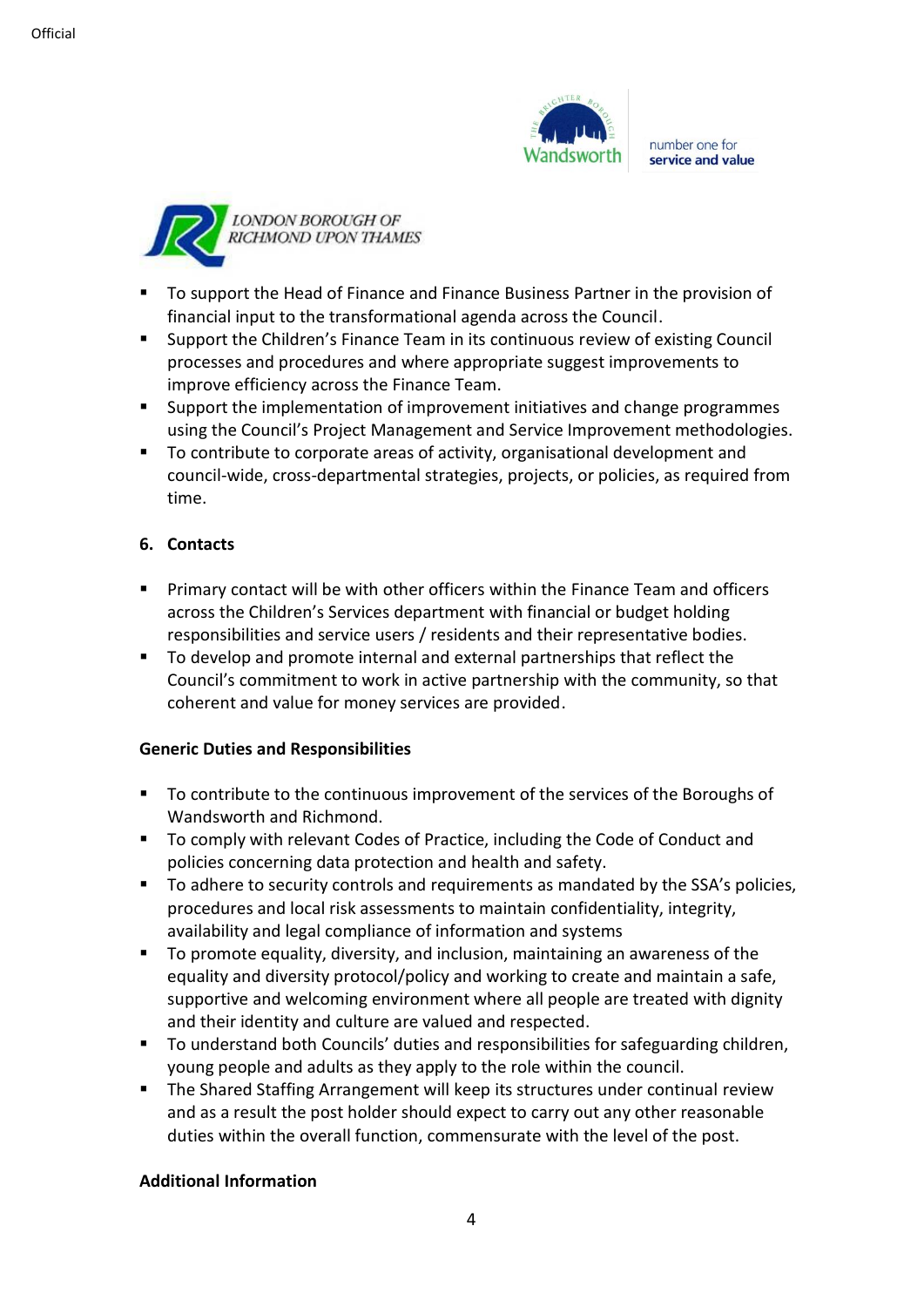



N/A

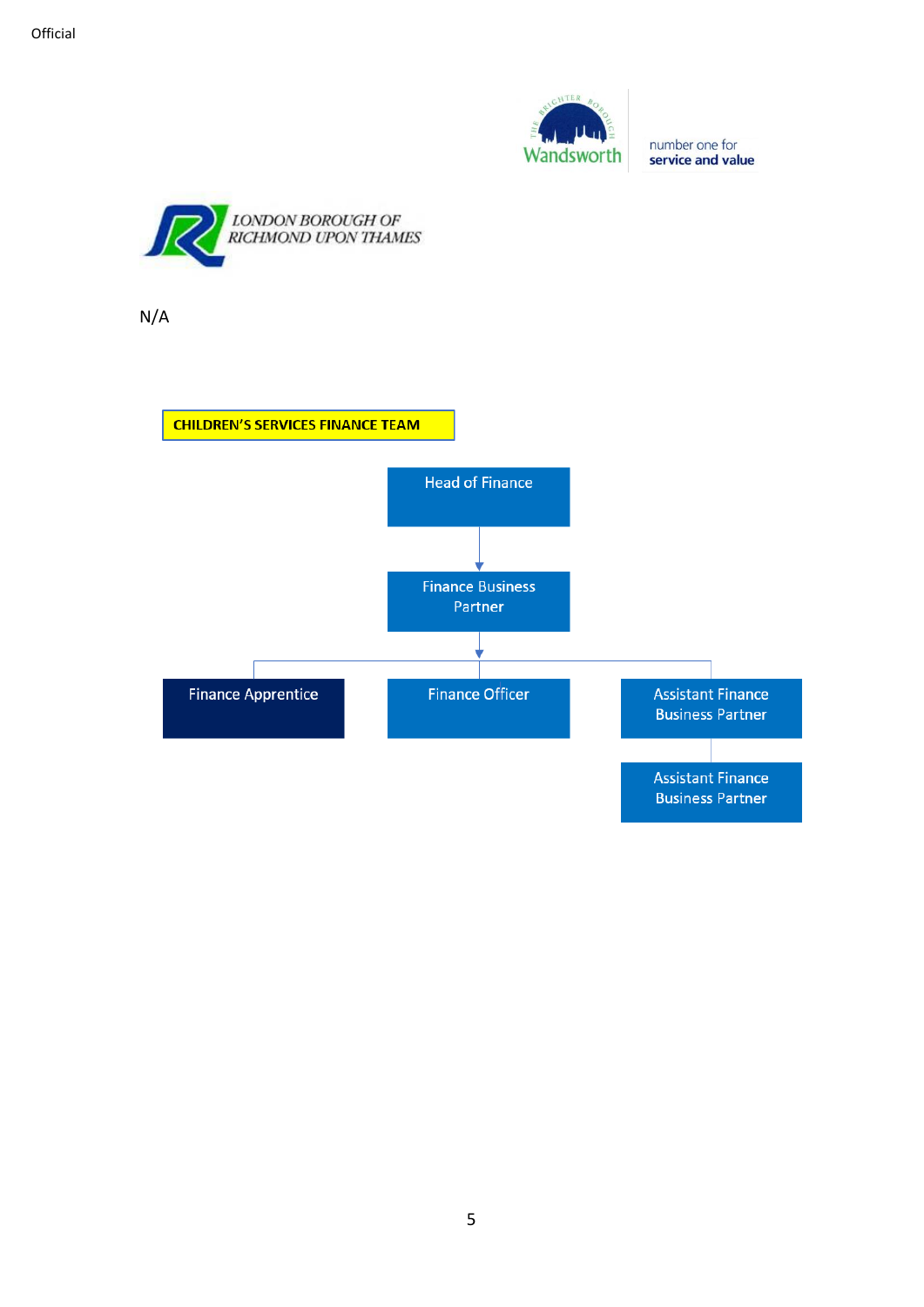



| <b>Provisional Job Title:</b>               | <b>Grade: Apprentice range</b>          |
|---------------------------------------------|-----------------------------------------|
| Children's Service Finance Apprentice       |                                         |
| <b>Section: Children's Services Finance</b> | <b>Directorate:</b> Children's Services |
| <b>Responsible to: Finance Business</b>     | <b>Responsible for: N/A</b>             |
| Partner                                     |                                         |
| Post Number/s:                              | Date May 2022                           |
| RWC7105                                     |                                         |

## **Our Values and Behaviours<sup>1</sup>**

The values and behaviours we seek from our staff draw on the high standards of the two boroughs, and we prize these qualities in particular –

- taking responsibility and being accountable for achieving the best possible outcomes – a 'can do' attitude to work
- High standards of customer services
- continuously seeking better value for money and improved outcomes at lower cost
- focussing on residents and service users, and ensuring they receive the highest standards of service provision.
- taking a team approach that values collaboration and partnership working

| <b>Requirements</b>                                                                                                                                                      | Assessed<br>by $A &$ |  |
|--------------------------------------------------------------------------------------------------------------------------------------------------------------------------|----------------------|--|
|                                                                                                                                                                          | I/T/C                |  |
| <b>Knowledge &amp; Experience</b>                                                                                                                                        |                      |  |
| Previous administrative experience and knowledge of office systems and procedures<br>lideally gained in a finance environment.                                           |                      |  |
| Experience of a range of Office software including Word, Excel, e-mail, and the<br>linternet. A strong understanding and working knowledge of Excel is highly desirable. |                      |  |
| Understand of collaborative working / working in partnership with stakeholders.                                                                                          |                      |  |
| Experience of working within a team environment.                                                                                                                         |                      |  |
| Understanding of good customer service / customer relations.                                                                                                             |                      |  |
| Basic understanding of transactions and accurate record keeping.                                                                                                         |                      |  |
| Prior experience working with suppliers and customers.                                                                                                                   |                      |  |
| <b>Skills</b>                                                                                                                                                            |                      |  |

 $1$  These values and behaviours will be developed further as the SSA becomes established.